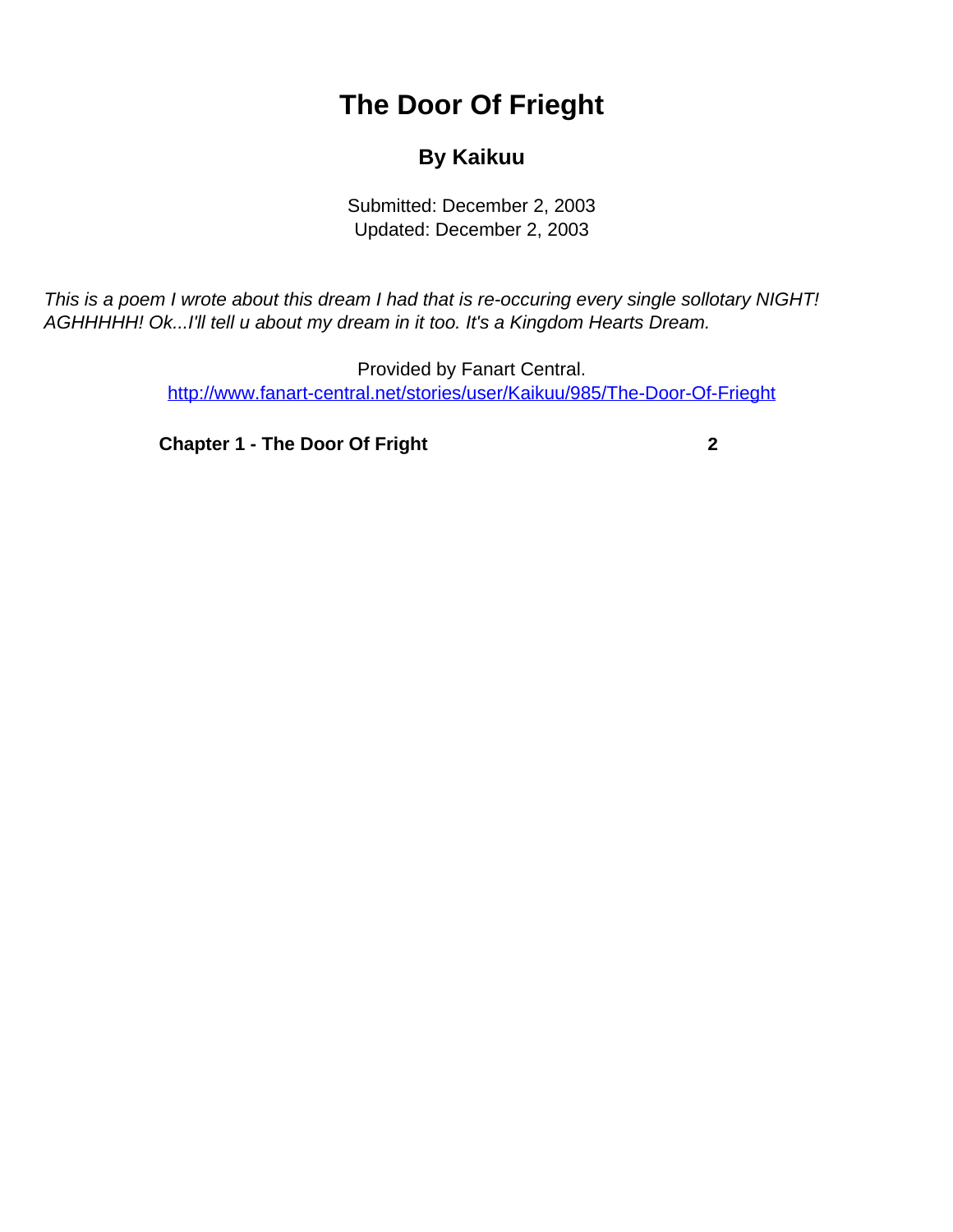## **1 - The Door Of Fright**

<span id="page-1-0"></span>My dream....\*\*Sighs\*\* ok...Well, I was sitting at this campfire and I kept seeing these black-cloaked men pop up. I would turn, look, and blink and they'd be gone. SO I decided to ignore them and just went along with the theory that I am insane and always have been. Then, one popped up and never went away. So I got up after a while and walked over to it...him. I waved my hand in front of his face a couple times too. He never moved or nuttin! So, I reached for his hood. He grabbed my hand. He had a strong grip...owey...Anywho! I told him to take off his hood and he DID! Guess who it was!? RIKU! Of course. He had his SILLY little bandana over his eyes too! I told him to take that off as well, but he said "No, it will kill you with one glance" I said I didn't care and told him to take it off. He did. I have only one word to describe those eyes...creepy...as in scary creepy! I died, of course. ((All bow to the all-knowing Riku! T\_T)) And I woke up on a cold, wooden floor. I saw sora Hovering over my body. He was lookin at me all funny-like. "Is it alive?" Was the first thing he said. I sat up and looked over my shoulder to see my best friend! Yep! The door I died on in my OTHER dream! YEAH! NOT! ((starts hacking a random Door: DIIIIE!!!!)) It had black smoke stuff coming from it! I looked at Sora and he smiled all friendly-like. "I can't close it...I've been trying for a long time." He smiled again and I stood up. I went over to the door ((Shudders)) and smiled. "I'll help!" So we closed the door! Happy ending! If you wanna know the creepy dream about the door, e-mail me! I'll tell ya!

~Kaikuu and yes I DID write this poem.

Your eyes.....

they scare me......

The swiming pools......

Of yellow nothingness....

Black as night.....

The door of fright....

Opening to showm me....

what is right.......

Hearts are screaming......

I'm always dreaming.......

Fire and Flames.....